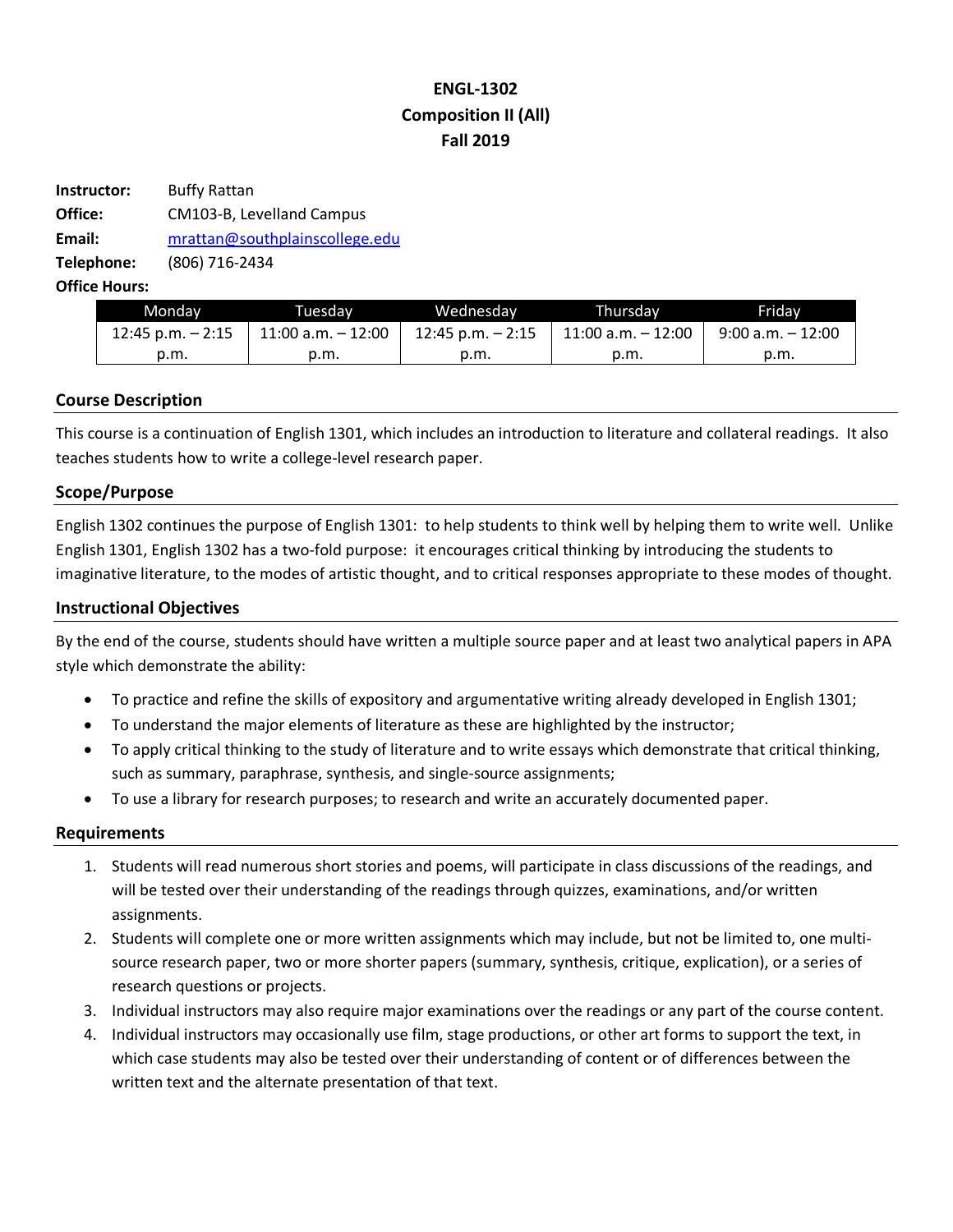## **Textbook and Supplies**

The following textbooks are a requirement for this course. You will need to purchase them immediately and consult it frequently as you complete coursework.



Delbanco, Nicholas and Alan Cheuse. *Literature: Craft and Voice*. 2nd ed. McGraw Hill, 2012. ISBN: 978-0-07-338492-4.



Bullock, Richard, Michal Brody, and Francine Weinberg. *The Little Seagull Handbook*. 3rd ed. ISBN: 9780393602647

## **Software Requirements**

You are required to have access to the following technologies:

- High-speed internet connection
- Web browser
- Blackboard account

## **Communication**

You can reach me in one of four ways: you can email me using the Blackboard email tool, call my office at 806-716- 2434, or make an appointment to meet either in-person or via video conference using Collaborate in Blackboard.

I will do my best to return Blackboard course emails within 24 hours, with the exception of Sundays and holidays. This is going to require some planning on your part; you won't be able to wait until the last minute to complete assignments.

We will use the Blackboard email tool exclusively for this course; you may access it via the "Course Email" link within our Blackboard course. To help me stay organized, I request that you use the Blackboard email tool within our course instead of my South Plains College email address.

## **Attendance and Participation Policy**

To be successful in this course, you must attend consistently and punctually and participate fully. Your attendance and participation grade is worth 10% of your final grade.

Students who are late, absent, or leave early will receive a 0 for that day. Additionally, students who are unable to participate in discussion when called upon will receive a 0 for that day.

Students who accumulate four absences and are not passing the class with a 60 or higher will be dropped from the class. Two tardies will equal one absence. Leaving class early will count as a tardy.

Be advised – I do not accept late work for any reason. If you are absent, you are still required to complete the assigned work by the indicated due date.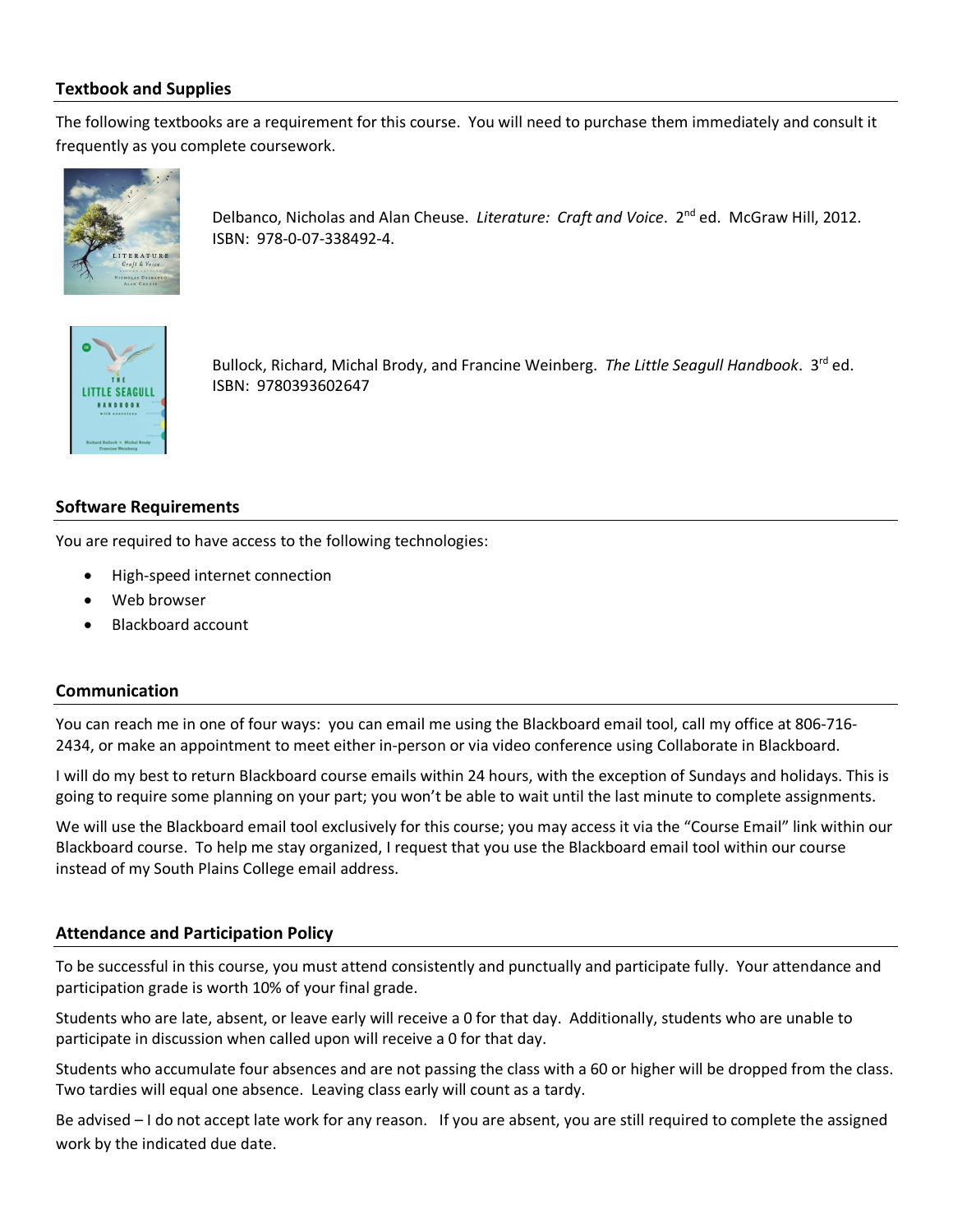Please notify me when you are going to be out of town for a school sponsored event. I will let you work ahead so that you don't miss any deadlines. However, please know that no exceptions will be made to the late assignment policy.

## **Grading Policy**

Final grades will be assigned based on the following percentages:

| <b>Reading Pre-Tests and other quizzes (average</b><br>of all)          | 10% |
|-------------------------------------------------------------------------|-----|
| <b>Participation and Attendance</b>                                     | 10% |
| <b>Literary Analysis #1</b>                                             | 10% |
| <b>Literary Analysis #2</b>                                             | 10% |
| <b>Research Project - Enumerative Bibliography</b>                      | 10% |
| Research Project - Annotative Bibliography                              | 10% |
| <b>Research Project - Thesis Statement and</b><br><b>Formal Outline</b> | 10% |
| <b>Research Project-Rough Draft</b>                                     | 10% |
| <b>Research Project-Peer Review</b>                                     | 5%  |
| <b>Research Project—Final Paper</b>                                     | 15% |

It is up to you to monitor your average and course progress. If at any time you feel that you need to discuss your course progress with me, it is your responsibility to make contact.

## **Reading Assignments and Video Lectures**

Mandatory, assigned reading is a requirement for this course. The reading assignment schedule can be found in Blackboard. Any information discussed in the assigned reading may be included on your exams, even if it was not mentioned explicitly in the lecture. You may also be required to watch recorded video lectures in addition to the readings. Reading and video lecture assignments can be found in the course modules in Blackboard.

## **Reading Quizzes**

It will be particularly important for you to read the assignments at the beginning of each module so that you may successfully participate in class discussion. To ensure that you're doing this, you will be required to complete one or more reading quizzes at the beginning of each module. These quizzes will be computer-based. Be sure—before you begin the quiz—to read the stories/selections very carefully. You will not have time, once the quiz begins, to look up answers. I do not accept late work for any reason.

Additionally, I do not reset quizzes because of technical difficulty. Be sure that you have a stable, high-speed internet connection before beginning the quizzes.

## **Notes**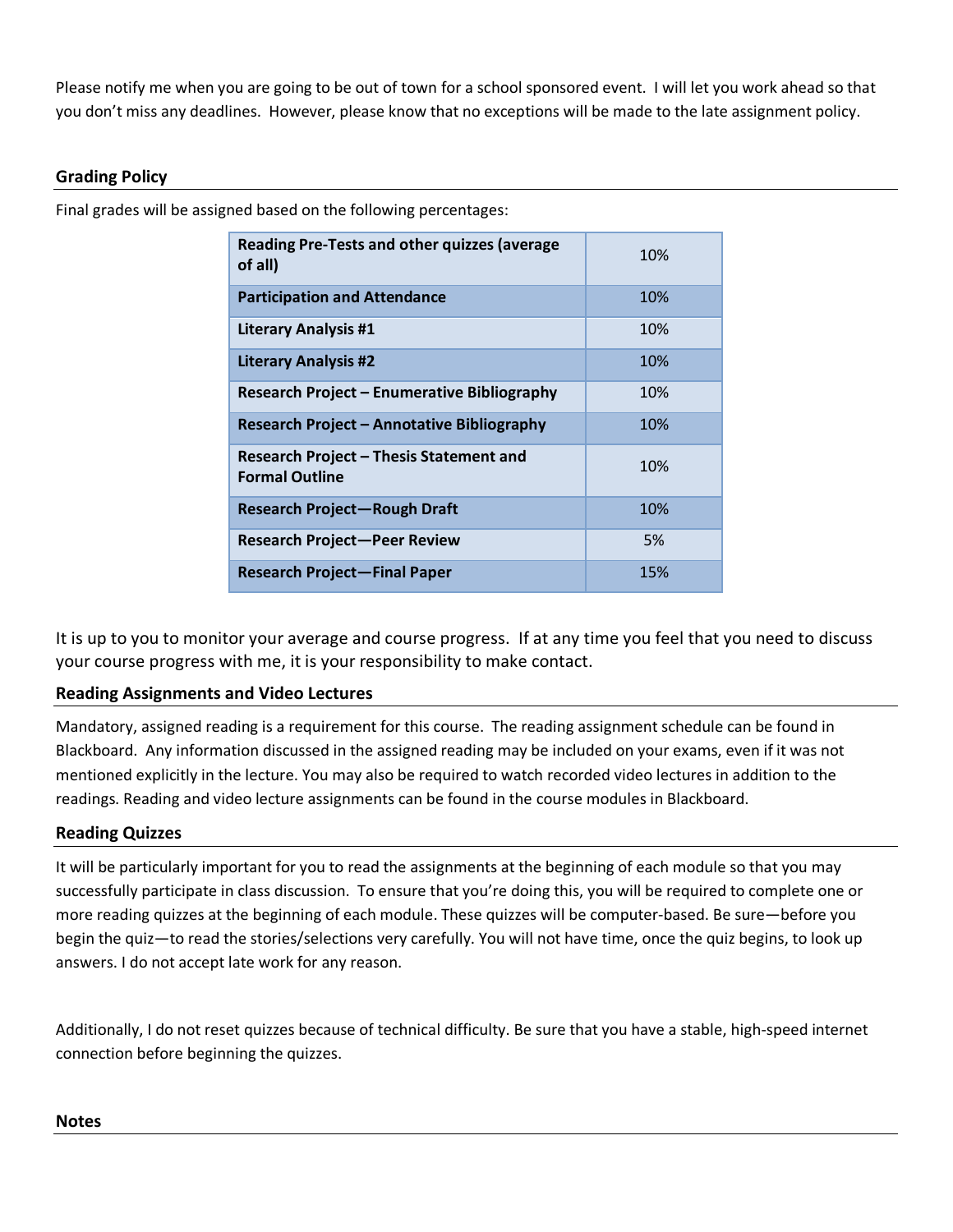You are expected to take notes during every scheduled lecture; these notes will help you with both your writing and your exams. You should have a paper, pen, and your book on your desk at all times, and be taking notes while I lecture – no exceptions. Failure to do this will result in a 0 for participation for that day.

## **Literary Analysis Papers**

You will be required to write two three-page literary analysis papers for this course. Instructions for these assignments can be found in Blackboard. I do not accept late work for any reason.

\_\_\_\_\_\_\_\_\_\_\_\_\_\_\_\_\_\_\_\_\_\_\_\_\_\_\_\_\_\_\_\_\_\_\_\_\_\_\_\_\_\_\_\_\_\_\_\_\_\_\_\_\_\_\_\_\_\_\_\_\_\_\_\_\_\_\_\_\_\_\_\_\_\_\_\_\_\_\_\_\_\_\_\_\_\_\_\_\_\_

## **Research Project**

You will be required to complete a multi-part research project over the course of the semester. Details for these assignments can be found in Blackboard. Late work will not be accepted for any reason.

#### **Discussions**

Discussion of the literature we read is an important part of this course. We will have general discussions during our class meetings, and every student will be required to participate. You are expected to be able to discuss, intelligently, the reading that was assigned for that day, and relate that reading to the concepts we've discussed in class. Failure to participate will affect your attendance and participation grade.

#### **Due Dates**

Due dates are posted in Blackboard, and are firm. I do not grant extensions or allow late work for any reason. Work submitted after the due date will not be evaluated and will receive a grade of 0.

#### **Due times are noon on the date listed on the calendar.**

As a college student, you assume the responsibility for your technology. I suggest three things:

- 1. Have a backup plan in place from day one, just in case your technology fails.
- 2. After submitting an assignment, return to the assignment submission before the due date and make sure it's been submitted properly. If it's not submitted properly by the due date, you will not receive credit for it, regardless of whether or not you thought the paper had submitted.
- 3. Don't wait until the last minute to submit assignments. If you have trouble, but no one is available to help you, you will still not able to submit the assignment late.

You are responsible for making sure your work has been submitted properly.

#### **Assignment Submission**

I cannot accept any assignment via email, for any reason. All files must be submitted via the assignment tool in the Blackboard modules. It is your responsibility to make sure the assignment submitted properly *before* the due date. No documents will be accepted after the submission deadline has passed, for any reason.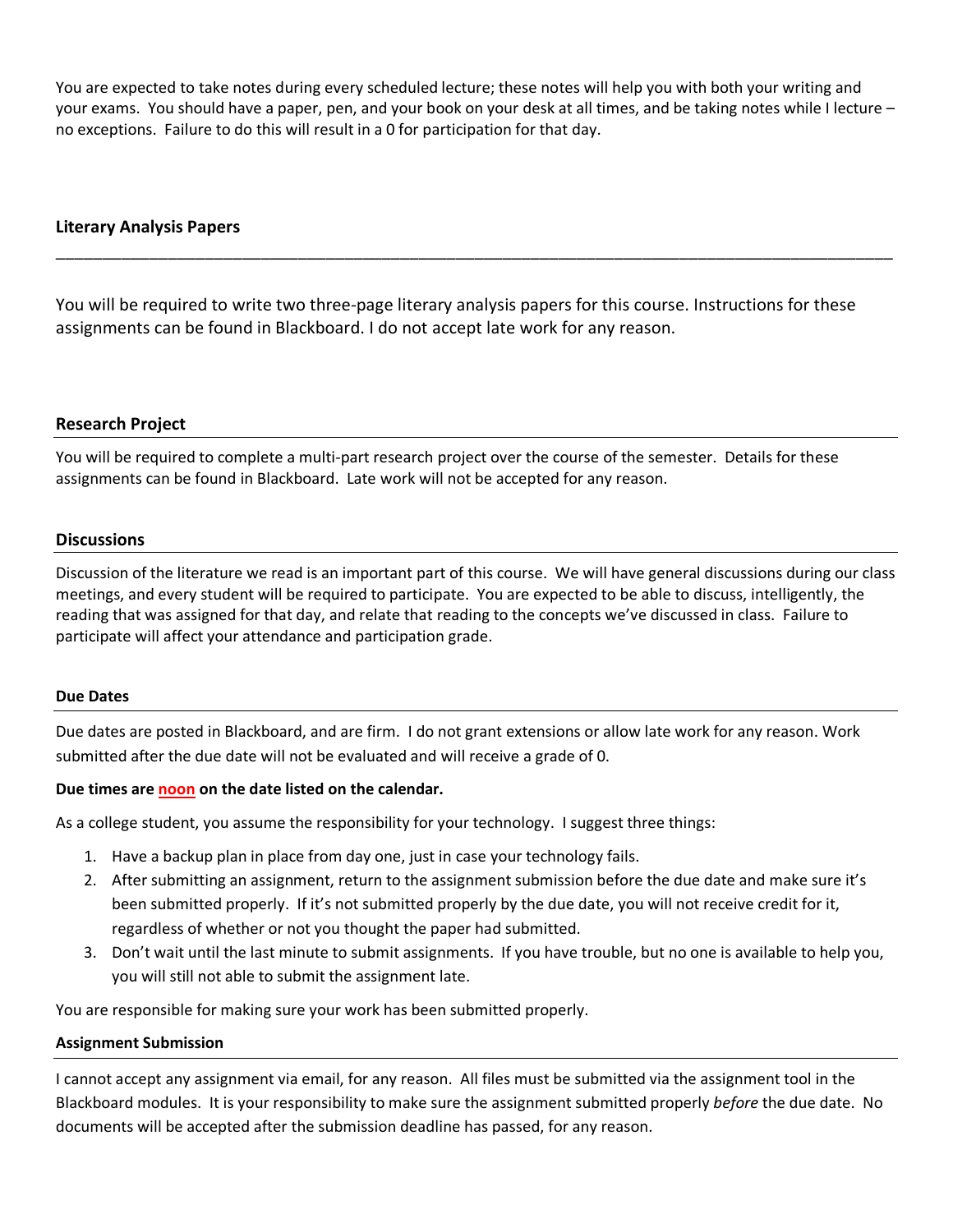Additionally, all files must be submitted as .docx documents (Microsoft Word). I cannot accept .pdf, .pages, .odt, .rtf, or .txt files. If you submit anything other than a .docx file, you will be given a 0 for that assignment and will not be allowed to make it up.

Quizzes will be submitted using the Blackboard Quiz tool, and papers will be submitted using the TurnItIn link in the course module in Blackboard.

## **Style Guide**

We will use the APA style guide for formatting and documentation in this course. Specific rules regarding this particular style guide can be found in *The Little Seagull Handbook* that you purchased for this course. All documents you submit should be formatting using APA standards, and all citations you write, whether in-text or on a References page, should follow APA guidelines for citation.

## **In-Class Computer and Cell Phone Use**

Students will not be allowed to use any personal electronics in this course, including but not limited to cell phones, tablets, or laptop computers unless prior permission has been obtained from the instructor. Failure to adhere to this policy will affect your attendance and participation grade. If it is a persistent issue, you will be asked to leave class.

## **Academic Integrity**

It is the aim of the faculty at South Plains College to foster a spirit of complete honesty and a high standard of integrity. The attempt of any student to present as his or her own any work which he or she has not honestly performed is regarded by the faculty and administration as a most serious offense and renders the offender liable to serious consequences and possible suspension. Please refer to the SPC General Catalog regarding consequences for cheating and plagiarism.

Plagiarism violations include, but are not limited to, the following:

- 1. Turning in a paper that has been purchased, borrowed, or downloaded from another student, an online term paper site, or a mail order term paper mill;
- 2. Cutting and pasting together information from books, articles, other papers, or online sites without providing proper documentation;
- 3. Using direct quotations (three or more words) from a source without showing them to be direct quotations and citing them; or
- 4. Giving an in-text citation only at the end of a paragraph.

Cheating violations include, but are not limited to, the following:

- 1. Obtaining an examination by stealing or collusion;
- 2. Discovering the content of an examination before it is given;
- 3. Using an unauthorized source of information (notes, textbook, text messaging, internet) during an examination, quiz, or homework assignment;
- 4. Entering an office or building to obtain unfair advantage;
- 5. Taking an examination for another;
- 6. Altering grade records; or
- 7. Copying another's work during an examination or on a homework assignment.